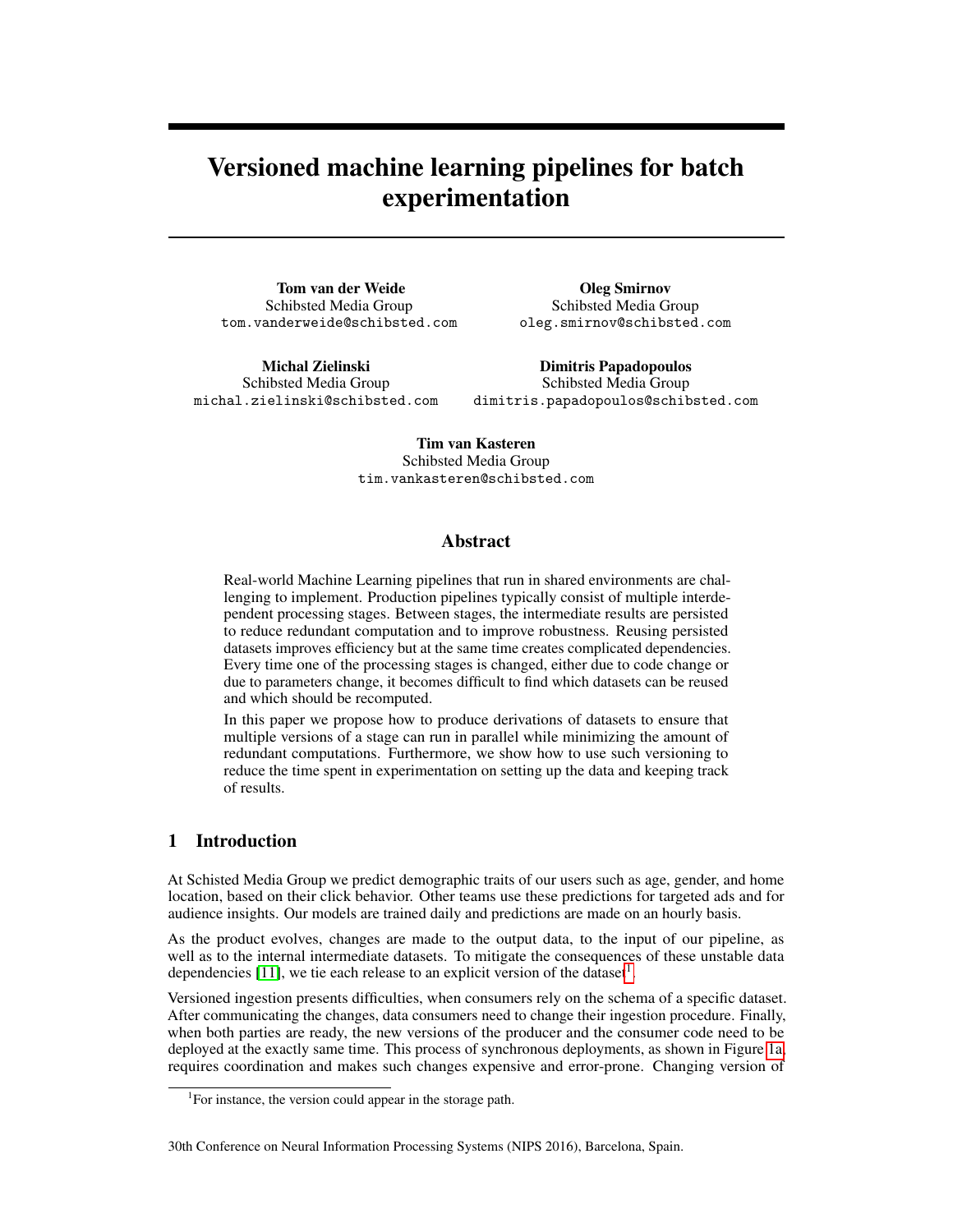<span id="page-1-0"></span>

ersion i time

rollback

(a) Synchronous deployments require careful coordination between teams

(b) Asynchronous deployments do not require synchronization and support rolling back

Figure 1: Synchronous and asynchronous deployments

output dataset is analogous to changing an API, which is known to be tedious and disruptive to the development process [\[3\]](#page-6-1).

If the data consumer detects a problem with the deployed version, they cannot simply rollback; they need to agree and synchronize rollback with the data producer. We propose a system, as depicted in Figure [1b,](#page-1-0) where it is possible to deploy and run multiple versions simultaneously, so that producers and consumers do not have to synchronize their releases. This would allow customers to rollback at any point. In Section [3](#page-1-1) we show how dataset versioning enables asynchronous deployments.

The development process normally involves experimenting with using different features and various machine learning algorithms. We might want to compare Gradient Boosted Trees to Random Forests on one set of features and then compare Random Forests to itself on different features. In our pipeline, we persist featurized data prior to model training. While experimenting with new features, we need to manually do bookkeeping to record where what experiment is stored. In Section [4](#page-3-0) we describe how we use versionization to distinguish between experimental outputs.

# 2 Related work

Data dependencies have been argued to carry technical debt similar to code dependencies in [\[11\]](#page-6-0), with a mitigation strategy to version the incoming signal. The authors have mainly focused on external dependencies (imported features). We argue that with multi-stage pipelines internal dependencies are a major source of incompatibilities.

The Spark ML Pipeline API [\[7\]](#page-6-2) allows to compose pipelines consisting of transformers and estimators. A *transformer* transforms data, e.g. it could add a column that contains the logarithm of another column. An *estimator* fits a model to data and produces a parametric representation. For example, linear regression is an estimator. When fitted to a certain dataset, a model consisting of the coefficients and bias is learned. This model can then be applied as a transformer and can be used to create predictions on new data. Approaches like [\[2\]](#page-6-3) can be used for model life cycle management, but are not designed for the evolution of datasets.

Spark's ML approach was inspired by the work in [\[8\]](#page-6-4). The authors of the Scikit-learn framework defined, implemented and popularized the notion of *estimator* and *transformer* classes with corresponding *fit* and *transform* methods.

## <span id="page-1-1"></span>3 Versioned Pipelines

For feature generation, training, and prediction we are using a ML pipelines API analogous to the ones described in [\[7\]](#page-6-2) and [\[8\]](#page-6-4). We train predictive models using click data from the last 45 days, which is available in hourly partitions. Data pipeline consists of several preprocessing and cleanup stages, followed by aggregation on user level, and featurization step.

The data of the latest 45 days is used to train models and make predictions. Since we generate predictions hourly, we need to read 45 days of data every hour. Because the preprocessing of data is deterministic and we have to read its result every hour for the coming 45 days, persisting the preprocessed data saves a lot of compute. Since every hour of data is being used  $45 \times 24 = 1080$ times (45 days times 24 hours), persisting the intermediate result prevents us from preprocessing the same data for  $1079$  times. We apply the same trick as in [\[1\]](#page-5-0) to prevent recalculation on both the aggregation and featurization step. See Figure [2](#page-2-0) for what this looks like.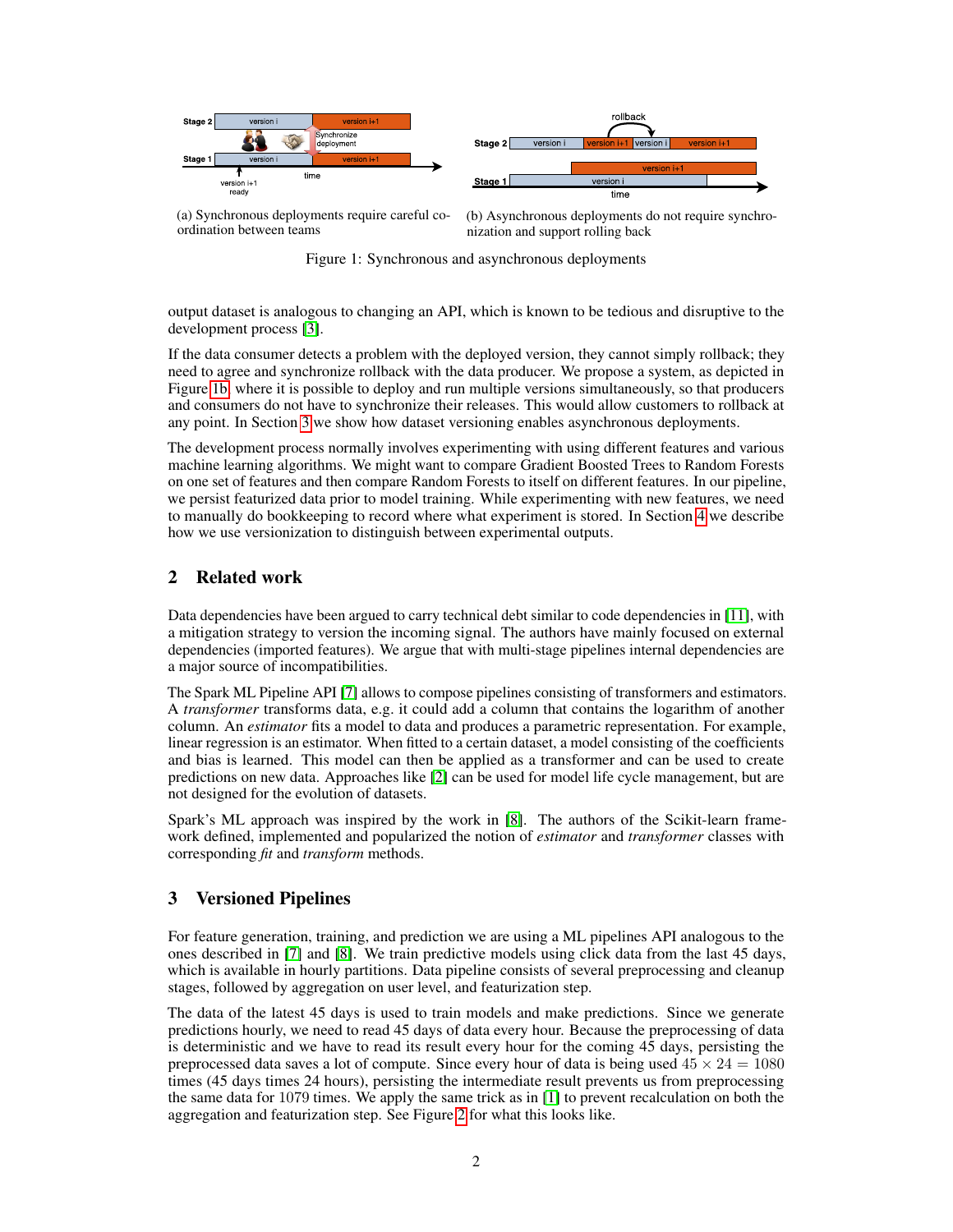<span id="page-2-0"></span>

Figure 2: Machine learning pipeline that persists intermediate stages

With this approach we get a significant increase in performance, but we do have to be careful with how we use the intermediate persisted data. Namely, if the code in a pipeline changes, e.g. the aggregation changes, then we must ensure that the next pipeline reads the output of the latest version. This is especially important when we are running multiple deployments simultaneously.

For our customers it is important that we provide versioned predictions, but they should not be bothered by what version of input data we use or what versions the intermediate stages have. Consequently, we propose that pipelines declare both what data they use and what version of the data they require. Note that this is the same as what is done with code dependencies.

This section is organized as follows. We start in Section [3.1](#page-2-1) with explaining a popular versioning schema called semantic versioning. Next, Section [3.2](#page-2-2) explains how to managing different versions of the code. Section [3.3](#page-3-1) then goes into detail about considerations for updating versions of code. Finally, Section [3.4](#page-3-2) shows how we can now run multiple versions in parallel.

#### <span id="page-2-1"></span>3.1 Semantic Versions

As pipeline stages are being further developed, their output schema or the content of the output might change. Typically, version numbers are used to denote the state of the software. Downstream consumers are developed with respect to a particular version. Consequently, if a pipeline stage changes, then its consumers may also need to change. For example, if a column was removed that a consumer was using, then the consumer needs to evolve.

Not all changes in a pipeline stage require that the downstream pipeline stages must evolve. To better communicate the severeness of a change, we use a versioning schema that has enough expressive power to distinguish between different types of changes. Semantic versioning [\[9\]](#page-6-5) is a popular formalised version policy. In semantic versioning version numbers have the structure MAJOR.MINOR.PATCH, e.g. 3.1.7, where we increase MAJOR for incompatible API changes, MINOR for new backwards-compatible functionality, and PATCH for backwards-compatible bug fixes. Although semantic versioning allows a programmer to express the kind of changes that were made, careful attention has to be paid to comply to these rules [\[10\]](#page-6-6).

For example, in a pipeline that generates features, we increase MAJOR when features are removed or altered, MINOR when new features are added (note that adding a feature maintains backwards compatibility), and PATCH when data quality bugs of the features are resolved (e.g. fix how some feature was calculated).

#### <span id="page-2-2"></span>3.2 Code Versions

This section introduces some notation around pipelines in order to more concisely express our ideas. First we define what a pipeline does.

**Definition 1 (Pipeline Function)** A pipeline function *is a function*  $f: D \times C \rightarrow D$ , where D is the *set of all possible datasets, and* C *the set of all possible configurations, i.e. a function that takes a dataset and configuration as parameter and returns a dataset.*

Pipelines can be configured from outside the code. For example, a pipeline that contains a machine learning algorithm may be configured with hyper-parameters, or a featurization pipeline with how many buckets to use with the hashing trick or whether words have to be stemmed.

The implementation in code of a pipeline defines its corresponding pipeline function. Consequently, two different implementations correspond to two different pipeline functions. One approach to determine changes in code is to use the hash of the source code files. However, this means that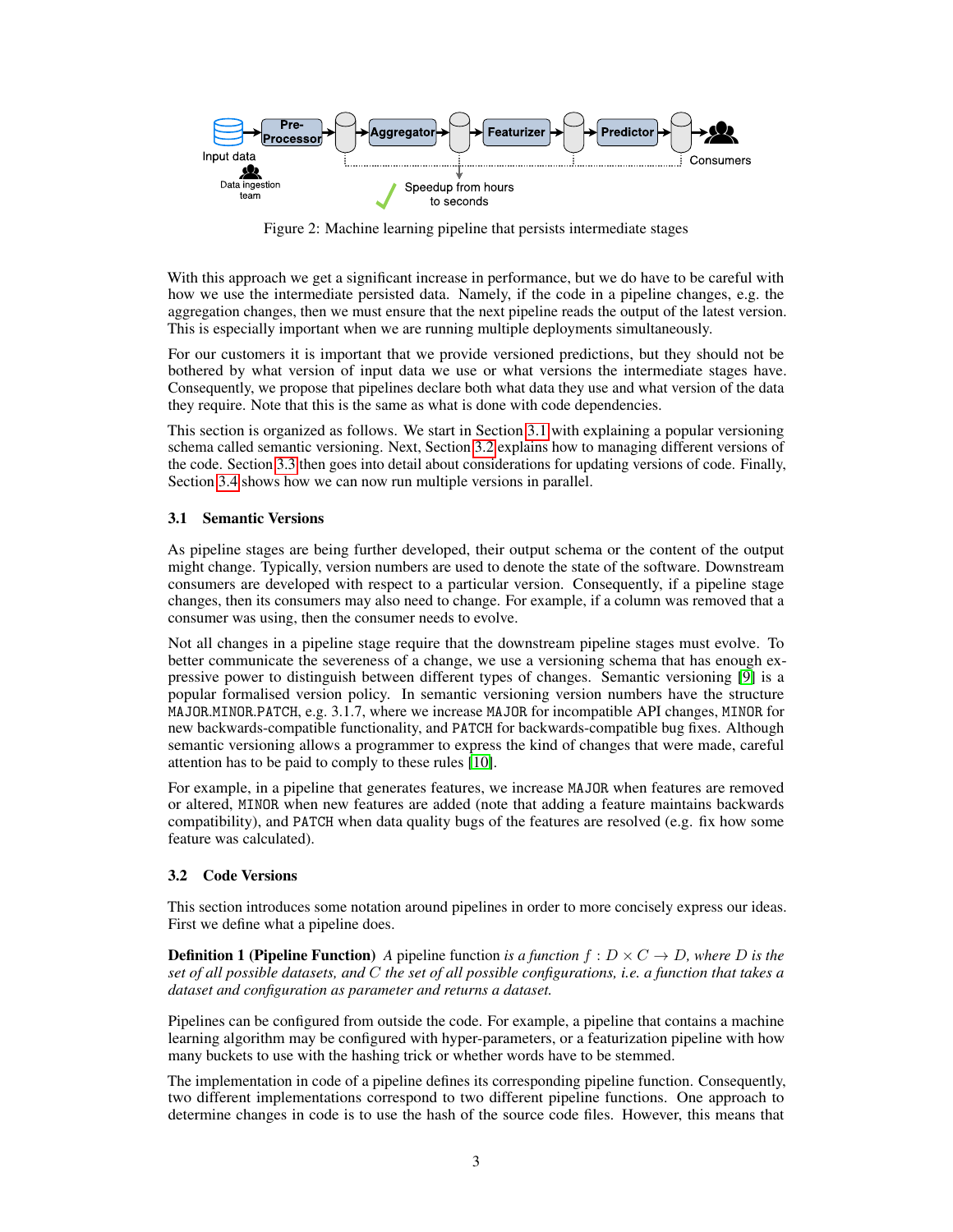<span id="page-3-4"></span>

Figure 3: Running multiple pipeline versions

the smallest code change results in a different version, which prevents us from reusing previously constructed datasets. This is especially cumbersome when refactoring code. To mitigate this we introduce the notion of *pipeline equivalence*.

<span id="page-3-3"></span>Definition 2 (Pipeline Equivalence) *We say that two pipeline functions* f *and* g *are* equivalent*, i.e.*  $equiv(f, g)$ *, if and only if*  $f(d, c) = g(d, c)$  *for all*  $d \in D$  *and*  $c \in C$ *.* 

Consider that a new commit c is added to a branch with pipeline function  $f$  resulting in a pipeline function g. If commit c refactored the code, added some comments, or changed something not used by pipeline function  $f$ , then  $f$  and  $g$  will always produce exactly the same output. Although the bytecode of the two functions may be different, we consider them to be equivalent.

### <span id="page-3-1"></span>3.3 Updating Versions

As code evolves, so will the versions of the pipelines be increased. This section addresses the question of how version changes should be incorporated in pipelines that depend on them. Updating the version of a pipeline should depend on whether the output of that pipeline has changed. In other words, if pipeline functions f and g are equivalent, as per Definition [2,](#page-3-3) then the version of f and g should be the same. We use the notion of *versioning* to capture this.

**Definition 3 (Versioning)** A versioning is a function  $v : F \to V$  *s.t.*  $v(f) = v(g) \Rightarrow equiv(f, g)$ , *where* F *is the set of all pipeline functions and* V *the set of all versions.*

Consequently, two pipeline functions with the same version must be equivalent, i.e. produce the same output. Furthermore, pipeline functions that are not equivalent cannot have the same version.

Note that it is not necessary that equivalent pipelines have the same version. Namely, if they would not be the same, then this would mean that they would save their output in different locations. Although less efficient, we will not run into any problems. If two not equivalent pipeline functions would save their output in the same location, then problems would arise.

### <span id="page-3-2"></span>3.4 Running Multiple Versions

One of the goals addressed in this paper is to allow for deploying multiple versions simultaneously. In Section [3.3](#page-3-1) we prescribe that when two pipelines are not equivalent, then their versions must be different. Since the version is used in the path where the output is stored, we can ensure that they do not conflict with one another.

Consider the example depicted in Figure [3.](#page-3-4) Here several pipeline stages have multiple versions running in parallel. The data *pre-processor* did not change and consequently only needs to be deployed once. The *aggregator*, however, underwent a major change, which is reflected in its version. Since the path of its output contains the version, the two running versions will not conflict. Because of the major change in the *aggregator*, the *featurizer* also needed a change, which was backwardscompatible and therefore only requires a minor version change. In this example, this only resulted in a patch version change in the *predictor*.

## <span id="page-3-0"></span>4 Derivable Datasets

While running experiments with different features or machine learning algorithms, it is timeconsuming to keep track of what code and parameters were used in each experiment. Moreover, you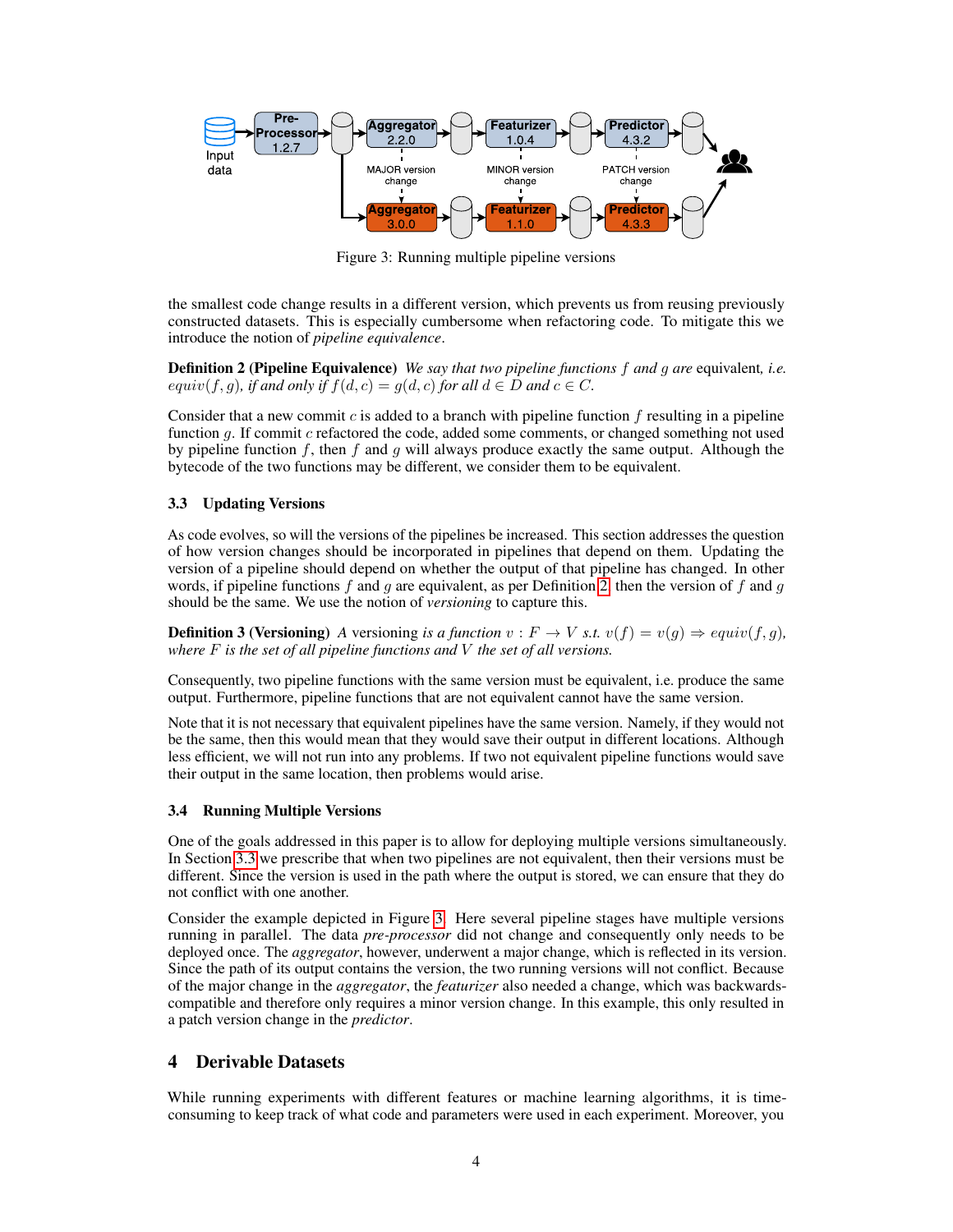<span id="page-4-0"></span>

Figure 4: A derivation specifies all parameters needed to reconstruct it

have to be careful that one experiment does not overwrite the output of another experiment. This section describes how we create *derivations* of datasets to make this process more user friendly.

Our idea to create derivations is partially inspired by NixOS [\[4\]](#page-6-7), a purely functional Linux distribution, where a build is a pure function whose outcome only depends on its parameters. In other words, a build can be derived from its parameters. This idea has also been applied to data. Namely, the provenance of datasets has been defined in terms of the source and transformations that have been applied [\[6,](#page-6-8) [5\]](#page-6-9). In this section, we will apply these ideas to datasets used in machine learning pipelines.

First, we define what derivations of datasets should consist of.

**Definition 4 (Dataset Derivation)** *A* dataset derivation *is a tuple*  $\langle f, d, c \rangle$ *, where* f *is a pipeline function,*  $d \in D$ *, and*  $c \in C$ *. A derivation uniquely defines a certain output dataset.* 

To address having a different derivation for even the smallest change, derivations should not distinguish between equivalent classes of pipeline functions. This means that if  $f$  and  $g$  are equivalent, then any derivations with the same input data and configuration should be the same, i.e.  $\langle f, d, c \rangle = \langle g, d, c \rangle$ .

### 4.1 Persisting Output

With no automatic system in place, versions are updated manually when code changes to ensure that different pipeline functions are not written to the same location. Moreover, to improve predictive models, many experiments are run that have different configurations or changes in the pipeline code [\[12\]](#page-6-10). This means that the experimenter needs to update the version for each experiment and needs to manually keep track of all this. This is an error-prone process that should be automated. We propose using derivations of datasets to automatically change the version of a dataset.

The output of a pipeline is written to disk and we need to make sure that the output of two different derivations is not written to the same location. This can be achieved by encoding the derivation into the location, for example, by applying a hash function to the derivation and to use the hash to uniquely identify the derivation. Schematically, we can think of applying a hash function to all relevant parameters as shown in Figure [4.](#page-4-0)

To compare experiments you need to know what parameters were used. Furthermore, in a production system derivations are crucial to debug problems. Storing derivations in a database enables debugging and better analysis. For example, users could search for particular types of datasets as well as to do more in depth analysis of how a machine learning system is used.

While experimenting with, for example, different parameters of the featurization pipeline, you do need to specify explicitly in downstream pipelines on what data they depend. Consider Figure [5.](#page-5-1) Here there have been two runs of the Featurizer with the same code version, but with different configuration. Since the experimentation mode is on, their outputs are written to different locations in the storage. Next, we would like to see how the different configurations affect the prediction performance. Consequently, the predictor must specify what derivation to use.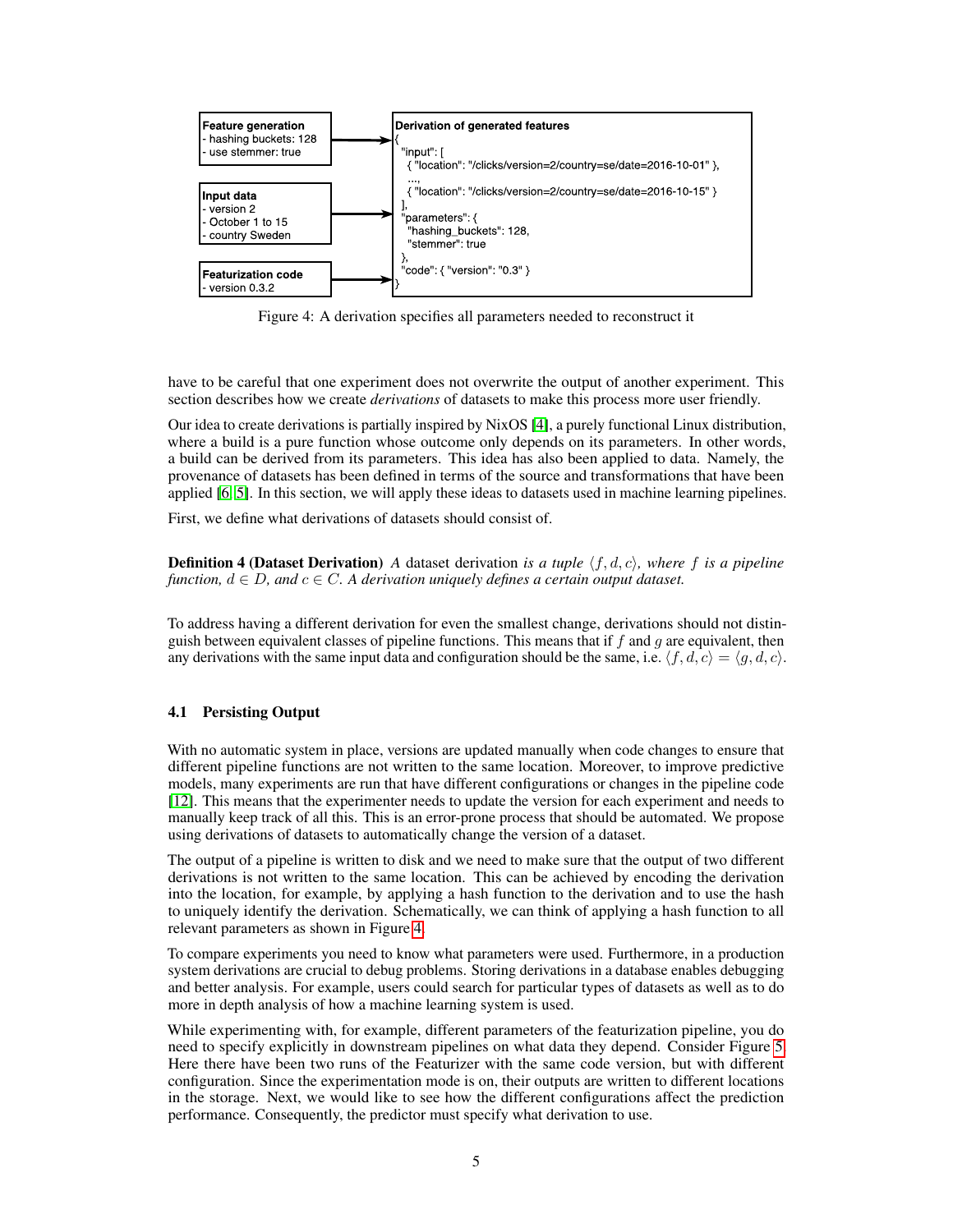<span id="page-5-1"></span>

Figure 5: The same pipeline stage with different configuration results in different datasets

## 4.2 Implementation in Spark

Spark ML pipeline stages implement the *Params* trait, which provides functionality to set and retrieve parameters. For example, an estimator like a decision tree has parameters for the maximum depth and bins. Spark uses this mechanism to load and store pipelines.

To create the derivation of a dataset produced by a pipeline, we collect (i) all parameters using the *Params* trait, (ii) all paths of all input datasets, and (iii) the code version of the pipeline. From all this, a JSON object is created, of which we use the hash in the path of the output. Finally, we persist the JSON object such that the derivation can be inspected.

Suppose we have a daily job that reads page views and then makes predictions. For a specific day, it reads data from */clicks/date=2016-11-11/* and writes the predictions to */predictions/derivation=bb3efca/date=2016-11-11/*. Since the input path of this daily prediction pipeline changes daily, there will be a different derivation hash every day. However, for navigation it is handy if the derivations of both day predictions were the same given that the parameters did not change. Since the output path includes the date, we could use path templates, e.g. */clicks/date=[date]*, as input paths in the derivation. Because such path templates are static over time, all daily predictions will be stored with the same derivation hash, until the parameters or code version changes. Consequently, for every daily job there will be a separate sub-folder in the derivation folder making it easy to see what predictions were created with these parameters and code version.

## 5 Conclusion

In this paper we have described our approach to address our problems of running multiple deployments simultaneously and having a lot of manual setup to run experiments. Because our pipeline is cut up into several smaller pipelines, which all persist their output for caching, we described how we version the datasets. This elaborate versioning enables us to run multiple pipelines in parallel.

To facilitate experimentation within our platform, we have introduced the concept of derivations of datasets. A derivation specifies all the elements necessary to recreate a dataset. Derivations are used to write different experiments in different locations and to automatically do the administration of what parameters have been used in an experiment.

Because the output path of a pipeline is changed automatically when its parameters are changed, the workflow for running experiments and for deploying multiple versions in parallel has been simplified greatly, by automating error-prone manual setup. Our approach improves upon using timestamps to distinguish between datasets since subsequent pipeline stages can refer to upstream dependencies using derivations rather than having to know when a particular dataset was created.

A weak point of this system is that the version of the code still has to be set manually. It has proven to be difficult to decide when to change the major, minor, or patch part of the version. Also, to ensure that derivations change as little as possible, we use templates for the input paths. However, this is more complicated than expected when a range of similar input paths are required, e.g. all page views partitioned by date in a certain date range.

## References

<span id="page-5-0"></span>[1] M. Aly, A. Hatch, V. Josifovski, and V. K. Narayanan. Web-scale user modeling for targeting. In *Proceedings of the 21st International Conference on World Wide Web*, pages 3–12. ACM, 2012.